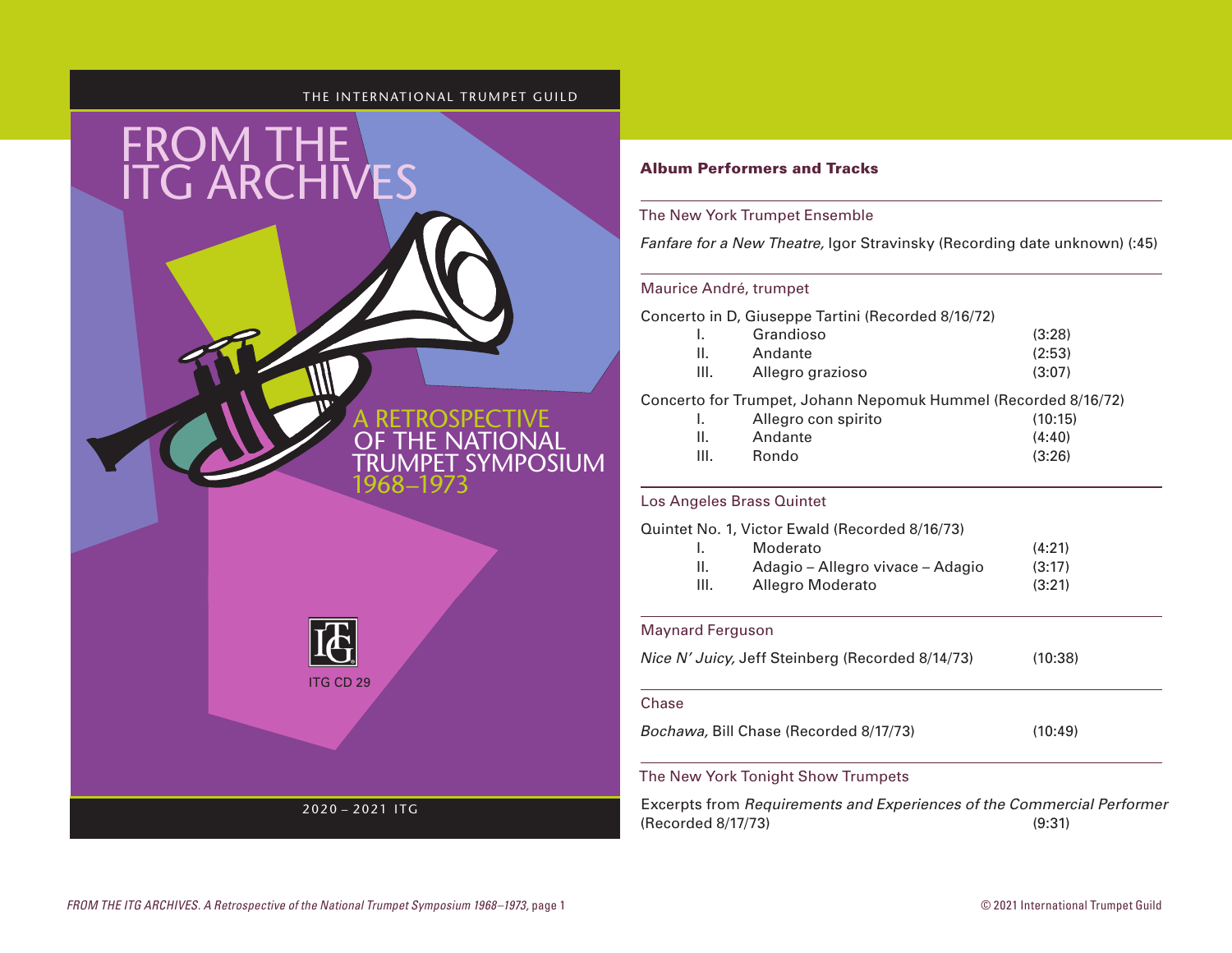

#### About the ITG Archives

The International Trumpet Guild Archives are housed in the Schwob Memorial Library at Columbus State University in Georgia and are curated by Dr. Robert Murray, trumpet professor in the Schwob School of Music at CSU. The Archives contain virtually every document that relates to the establishment of the organization, as well as correspondence and documents related to the ongoing work and proceedings of the various arms of the International Trumpet Guild. The archives also contain programs and recordings from every ITG Conference dating back to 1975. Among the special collections within the Archives are two significant music collections: the personal scores, manuscripts, and sheet music that belonged to Vincent Bach (1890–1976), cornet virtuoso and maker of brass instruments and mouthpieces; the other a collection that belonged to Gil Mitchell (b. 1925), famed trumpet soloist, conductor, and co-founder of the US Army Herald Trumpets. With regard to this recording release, the ITG Archives are also home to the remaining documents and recordings from the National Trumpet Symposium, 1969–1973.



Grant Peters

### President's message

It is a great pleasure to present to fellow ITG members a long-overdue member recording, *From the ITG Archives, A Retrospective of the National Trumpet Symposium, 1968–1973.*

Never have we faced a pandemic that would prevent the actual recording for this annual project. With the imagination and creativity of our Recordings Committee, chaired by Marc Reed, and the help of Robert Murray and the ITG Archives at Columbus State University, we have a product that I know you will find both historically interesting and musically inspiring.

Over a five-year period from 1968 to 1973, the annual gathering of the National Trumpet Symposium produced performances by some of

the profession's most revered artists, including Maurice André, Maynard Ferguson, Bill Chase, the New York Trumpet Ensemble, the Tonight Show Trumpets and the Los Angles Brass Quintet. This recording is an essential addition to any collection - an opportunity to hear these archived and re-mastered live performances that were previously unavailable for distribution.

Special thanks are due to the Recordings Committee: Brian Walker, Ross Ahlhorn, Peyden Shelton, and Jason Crafton. Engineer Bruce Whisler remastered the reel-to-reel recordings, Jason Crafton contributed as author of the liner notes, and ITG Publications Editor Peter Wood ensures the professionalism and appearance of all ITG content. The support and counsel of Vice-President/President Elect Jason Bergman, Secretary Elisa Koehler, Treasurer Dixie Burress, and Past-President Cathy Leach are always unwavering.

Whether you are old enough to remember these artists and their performances or are just learning of and hearing these trumpet giants for the first time, I know you will agree that they deserve an important place in the rich history of our profession.

Enjoy! Grant Peters, *ITG President*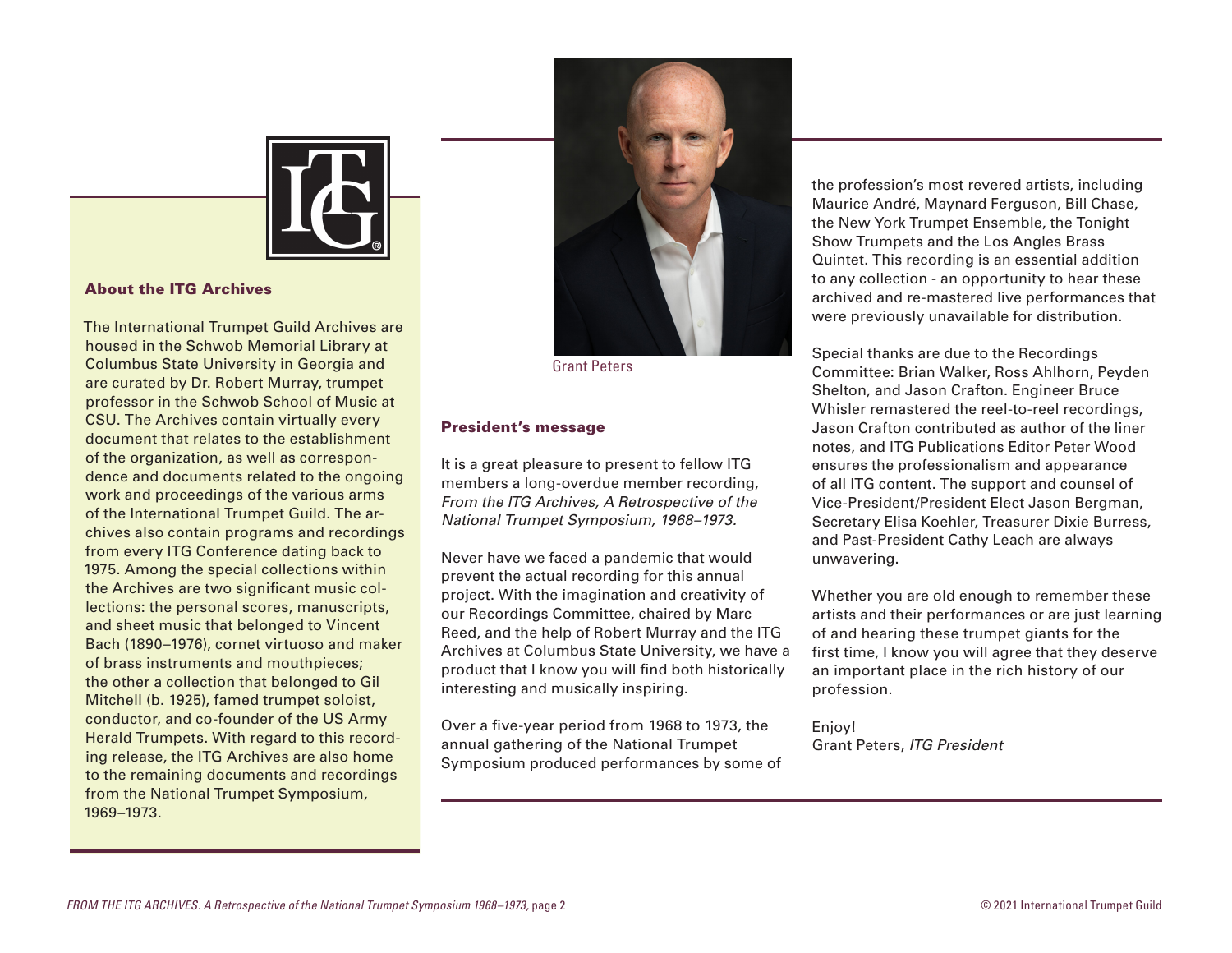Greetings trumpet colleagues! I hope this recording finds you and yours safe, happy, and healthy.

I am thrilled to provide this outstanding collection of historical and entertaining recordings from the National Trumpet Symposium, which was the precursor to the International Trumpet Guild Conferences. The collection of artists and repertoire is a



Marc Reed

kind of "Old Wine in New Bottles" contribution to our field and is a veritable who's-who of the twentieth-century trumpet world. I was blown away the first time I heard these, and I think you will be as well.

The onset of the global COVID-19 pandemic forced the ITG Recording Projects Committee to delay a well-planned and highly anticipated project featuring trumpeters from United States Premier Military Bands performing commonly requested wind band excerpts at auditions. The committee discussed a variety of alternative projects and chose to use material from the ITG Archives, which are housed at Columbus State University. Dr. Robert Murray and his wonderful team at CSU selflessly perused hours upon hours of recordings and selected some remarkable tracks. What follows is a collection of recordings from the National Trumpet Symposium. These are live tracks that were done for archival purposes. They were painstakingly remastered by Bruce Whisler from Clemson University.

Despite being recorded on reelto-reel machines and being more than fifty years old, they provide a wonderful glimpse into the trumpet and brass world of the late 1960s and early 1970s.

My deepest thanks to Dr. Murray and CSU, along with Bruce Whisler and Jan Conradi for their post-production work. Thanks also to the ITG Recording Committee: Dr. Jason Crafton, Virginia Tech; Dr. Brian Walker,

Tarleton State University; Dr. Peyden Shelton, The University of Utah; and Dr. Ross Ahlhorn, The University of Central Arkansas.

Thanks to the ITG Board of Directors for their patience with both the committee and this project. President Grant Peters, Vice President/ President Elect Jason Bergman, Past President Cathy Leach, Secretary Elisa Koehler, Treasurer Dixie Burress, and the rest of the ITG Board of Directors have been incredibly supportive during these difficult times. Thanks to Jason Crafton for writing the liner notes and to ITG Publications Editor Peter Wood for editing everything for content and style.

Sit back, relax, and imagine you are hearing these wonderful recordings in-person in 1969 at one of the first trumpet-centered conferences in the United States.

Happy listening! Marc Reed, *chair, ITG Recording Committee* Posters for the National Trumpet Symposium



in 1968 and 1969. (Designer unknown)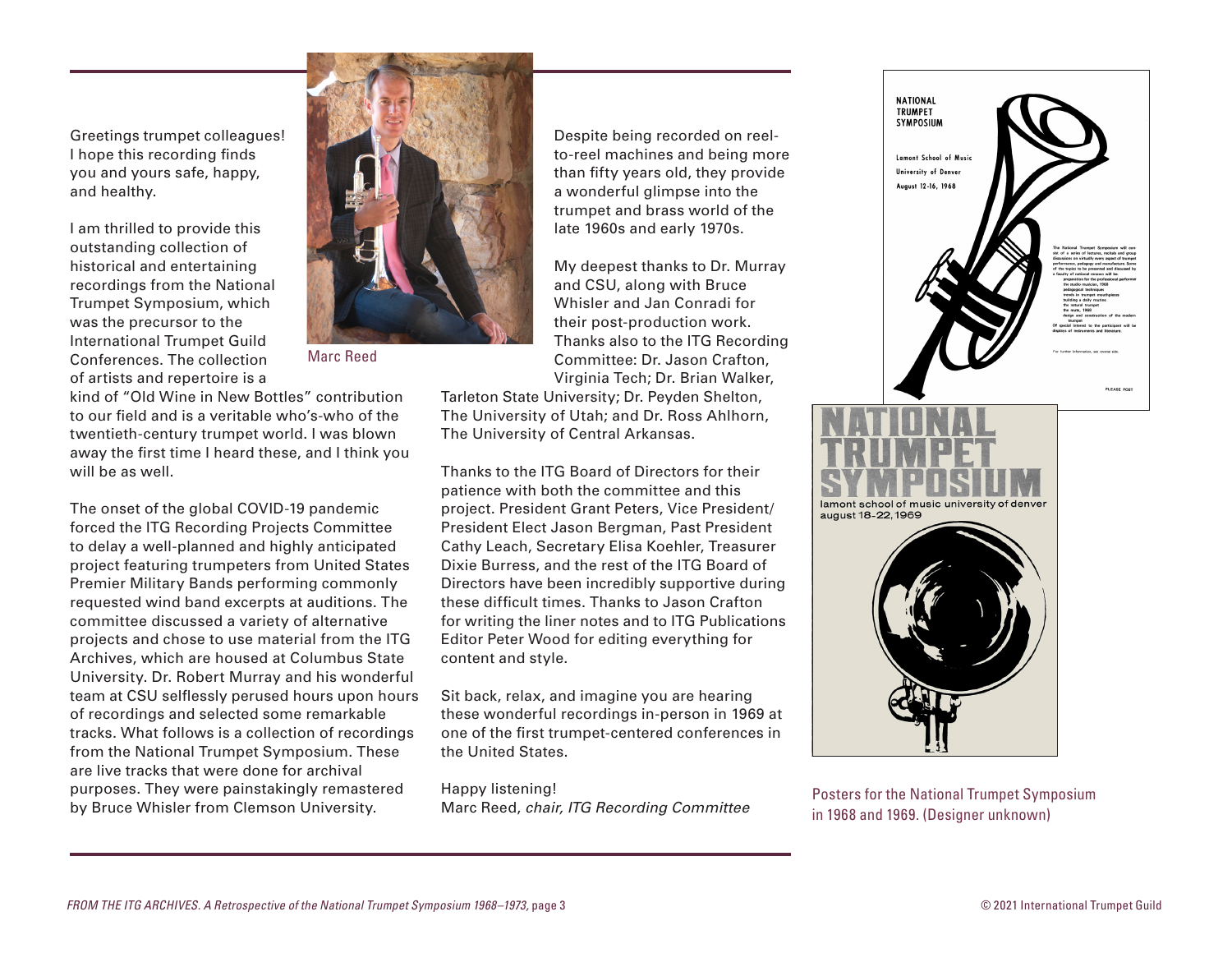# FROM THE ITG ARCHIVES

# A RETROSPECTIVE OF THE NATIONAL TRUMPET SYMPOSIUM 1968–1973

In this day and age, the idea that trumpet players would gather annually for a professional meeting seems commonplace. Since 1975, the International Trumpet Guild (ITG) Conference has attracted tens of thousands of performers, teachers, and scholars from around the world. The precursor to the ITG Conference was the National Trumpet Symposium, which was held from 1969 to 1973 at the University of Denver, Lamont School of Music. Founded by Lamont faculty member Legh Burns, the National Trumpet Symposium was one of the first, if not *the* first, professional gatherings of trumpeters in the United States. For more history of the National Trumpet Symposium, see Douglas L. Laramore's article "The National Trumpet Symposium, 1968–73" in the May 1995 edition of the *ITG Journal.*

The National Trumpet Symposium materials included in this release were introduced into the ITG Archives in 2015 from Paul Hillner, Rich Werner, and Dale Olson through ITG

Past President Alan Siebert. Materials include cassette recordings, artist and candid photos, programs, and other printed materials. The remarkably good condition and high quality of the recordings themselves led to the release of this album.

Igor Stravinsky's *Fanfare for a New Theatre*  is a familiar piece in the trumpet repertoire. The performance included here is most likely from a concert given by the New York Trumpet Ensemble, as the work was included on their concert program from the symposium (date unknown). However, audio tape in the ITG Archives identifies the performers as members of the American Brass Quintet. The confusion is likely rooted in the fact that the NYTE members Gerard Schwarz and Louis Ranger were both members of the ABQ from 1970 to 1973. While no programs contained in the archives specify the musicians performing this work, the evidence at hand suggests it is quite likely that this performance was given by Ranger and Schwarz.

Two pieces from Maurice André's 1972 performance at the National Trumpet Symposium, the familiar concerti by Hummel and Tartini, are included here. André's brilliance is well known to trumpet players of all ages. Both of these performances, accompanied by a chamber

orchestra under the baton of NTS founder Legh Burns, are a snapshot of André at the peak of his musical powers.

Victor Ewald's Brass Quintet No. 1 in B-flat minor (listed in the concert program as *Symphony for Brass*) is given a thrilling performance by the Los Angeles Brass Quintet. Fans of brass music will recognize the playing of trumpeter Thomas Stevens and tubist Roger Bobo, both in their mid-thirties at the time of this recording.

The biggest stars at the 1973 National Trumpet Symposium were Bill Chase and Maynard Ferguson. Both had successful careers as lead trumpeters before becoming band leaders themselves. By 1973, they had each found some degree of commercial success—Ferguson with his version of *MacArthur Park* in 1971 and Chase with his 1971 album *Chase* and its hit single *Get it On*. The Ferguson band's performance of *Nice N' Juicy* is a traditional big band offering, featuring tight ensemble playing, standard big band instrumentation, and expansive improvised solos. Chase's performance of *Bochawa* is a *tour de force,* featuring the familiar trumpet section sound, led by Chase himself, that defined the group for generations of fans. This performance in August of 1973 occurred less than one year before the plane crash in August of 1974 that killed Chase and several of his bandmates.